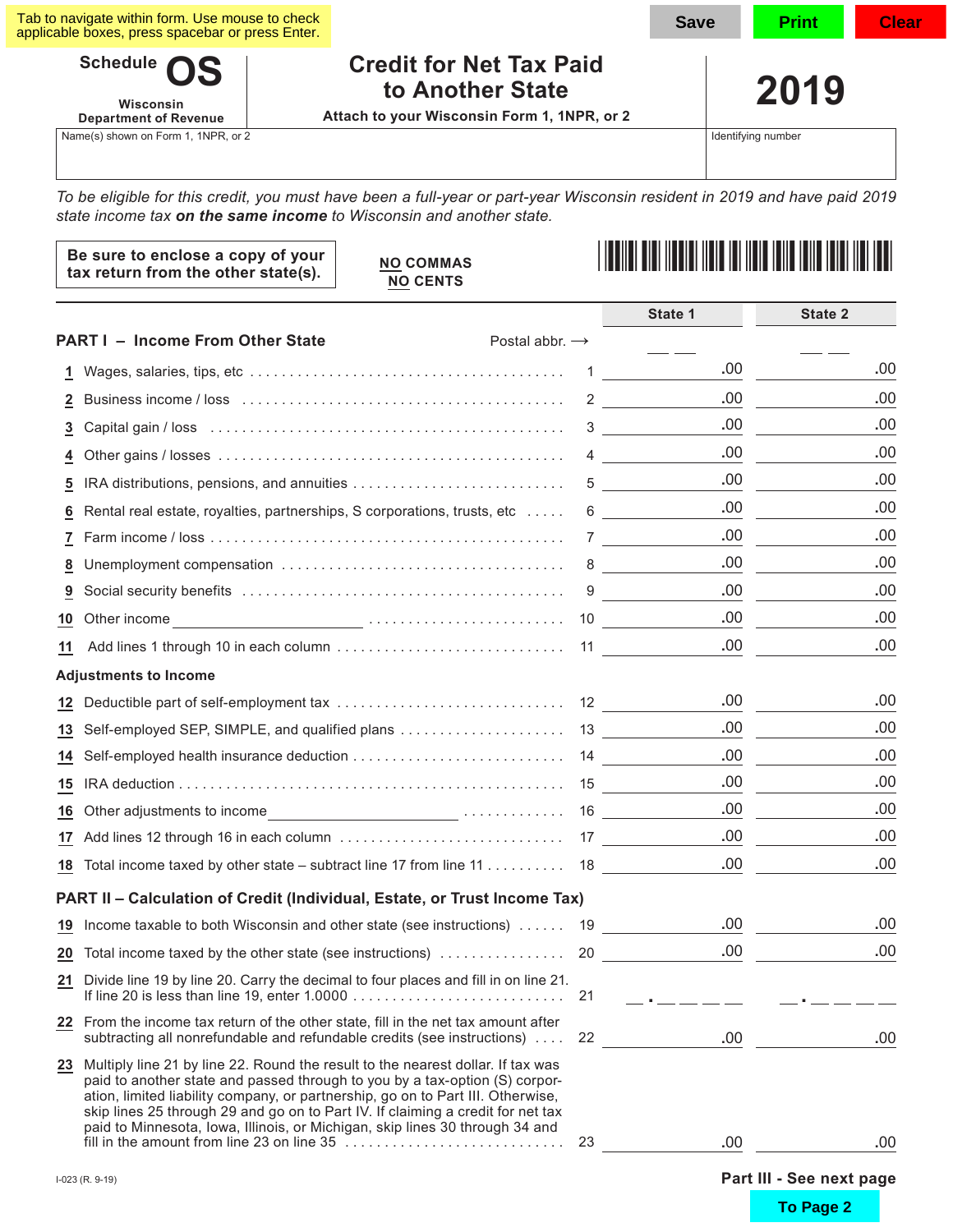#### **NO COMMAS; NO CENTS**

|    | PART III - Calculation of Credit (Tax-option (S) Corporation,<br>Limited Liability Company, and Partnership Income and Franchise Tax)                                                                                               |    | State 1                                                       | State 2 |
|----|-------------------------------------------------------------------------------------------------------------------------------------------------------------------------------------------------------------------------------------|----|---------------------------------------------------------------|---------|
|    | 24 Postal abbreviation for state to which tax was paid                                                                                                                                                                              | 24 |                                                               |         |
| 25 | Income taxable to both Wisconsin and other state (see instructions)  25                                                                                                                                                             |    | .00                                                           | .00     |
| 26 | Total income taxed by the other state (see instructions)                                                                                                                                                                            | 26 | .00                                                           | .00     |
| 27 | Divide line 25 by line 26. Carry the decimal to four places and fill in on line                                                                                                                                                     | 27 | سندس سندرون                                                   |         |
|    | 28 From the income tax return of the other state, fill in the net tax amount after<br>subtracting all nonrefundable and refundable credits (see instructions)                                                                       | 28 | .00.                                                          | .00     |
| 29 | Multiply line 27 by line 28. Round the result to the nearest dollar. If claiming<br>a credit for net tax paid to Minnesota, Iowa, Illinois, or Michigan, skip lines<br>30 through 34 and fill in the amount from line 29 on line 36 | 29 | .00                                                           | .00     |
|    | <b>PART IV - Credit Allowed</b>                                                                                                                                                                                                     |    |                                                               |         |
|    | 30 Income taxable to both Wisconsin and other state (see instructions) 30                                                                                                                                                           |    | .00                                                           | .00     |
| 31 | Wisconsin income from Form 1, line 13, Form 1NPR, line 31, or Form 2, see                                                                                                                                                           |    | .00.<br>31                                                    | .00     |
|    | 32 Divide line 30 by line 31. Carry the decimal to four places and fill in on line<br>32. If line 31 is less than line 30, fill in 1.000                                                                                            | 32 | $\mathbb{L}$ , $\mathbb{L}$ and $\mathbb{L}$ and $\mathbb{L}$ |         |
|    | 33 Fill in the Wisconsin net income tax from:<br>• Form 1, line 19, less the amounts on lines 20 through 25                                                                                                                         |    |                                                               |         |
|    | • Form 1NPR, line 46, less the amounts on lines 47 through 50                                                                                                                                                                       |    | .00                                                           |         |
|    |                                                                                                                                                                                                                                     |    |                                                               | .00     |
| 34 | Multiply line 32 by line 33. Round the result to the nearest dollar  34                                                                                                                                                             |    | .00                                                           | .00     |
| 35 |                                                                                                                                                                                                                                     |    | .00                                                           | .00     |
| 36 |                                                                                                                                                                                                                                     |    | .00                                                           | .00     |
|    |                                                                                                                                                                                                                                     |    | .00.                                                          | .00     |
|    | 38 Fill in the smaller of line 34 or line 37. If claiming a credit for net tax paid to<br>Minnesota, Iowa, Illinois, or Michigan, fill in the amount from line 37 38                                                                |    | .00                                                           | .00     |
|    | 39 Add the amounts in each column of line 38. Fill in the total here                                                                                                                                                                |    | 39                                                            | .00     |
| 40 | If you have tax paid to more than 2 states, fill in the amount from line 39 of                                                                                                                                                      |    | 40                                                            | .00     |
|    | 41 Add lines 39 and 40. This is your credit for tax paid to another state                                                                                                                                                           |    | 41                                                            | .00     |

To Page 1

#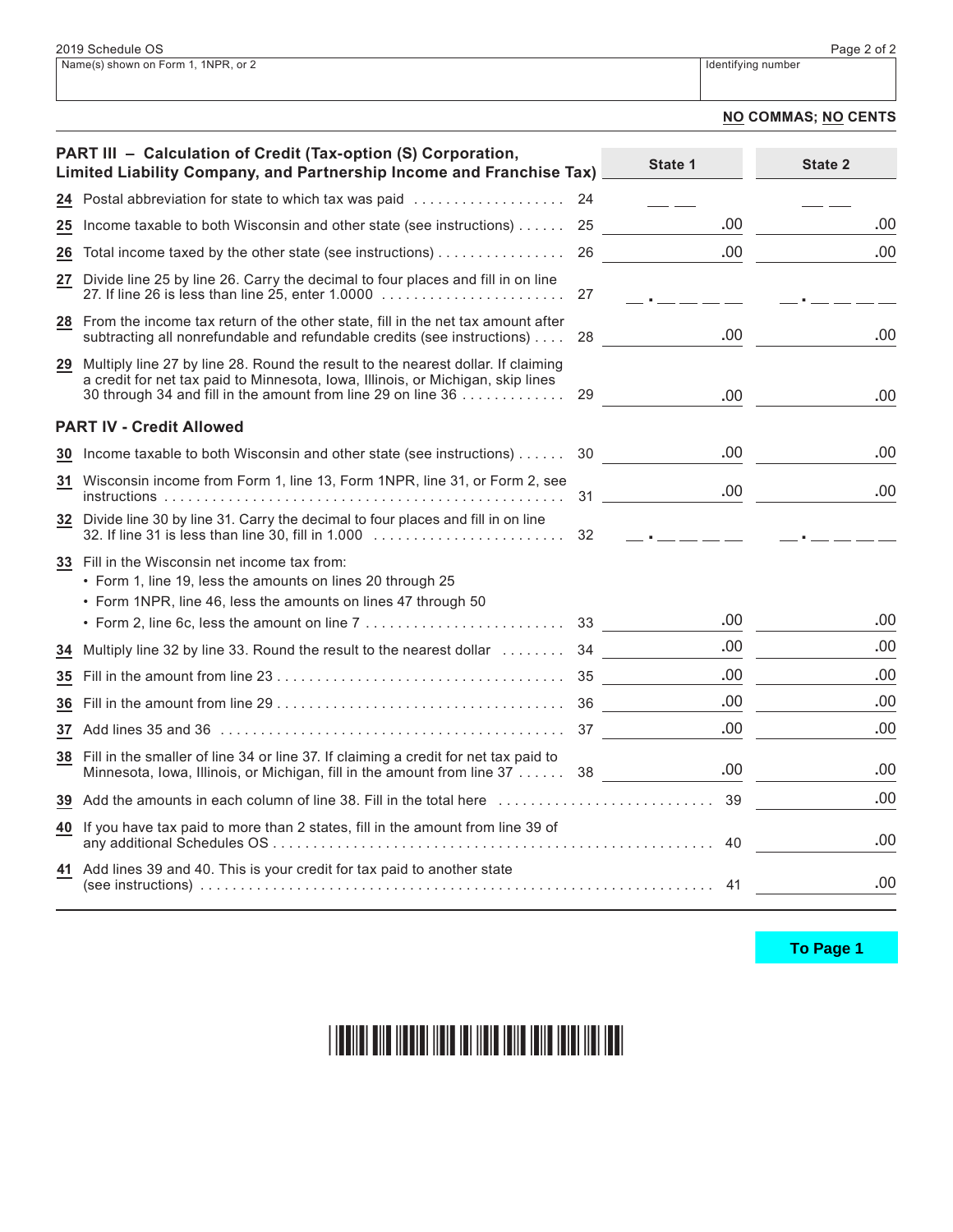# **General Instructions**

# **Purpose of Schedule OS**

Schedule OS is used by individuals, estates, and trusts to compute the credit for net income tax paid to another state.

For additional information on this credit, get [Publication](https://www.revenue.wi.gov/DOR%20Publications/pb125.pdf) 125, *Credit for Tax Paid to Another State*, from any department office or our website at [revenue.wi.gov.](https://www.revenue.wi.gov)

## **Who Is Eligible For the Credit**

You may be eligible for the credit for net income tax paid to another state if:

- You were a Wisconsin resident for all or part of 2019, and
- You paid 2019 income tax to Wisconsin and to another state or the District of Columbia on the same income. "State" does not include the Commonwealth of Puerto Rico or the several territories organized by Congress.

You may **not** claim credit for any tax paid to a local unit of government that is not paid directly to the state (such as a city, county, or school district) or for any tax that is not an income tax (such as a severance tax, personal property tax, real estate tax, or sales and use tax).

**Limitations** The following limitations apply for 2019:

• The credit cannot be more than the amount of net tax paid to Wisconsin on income that is taxable to both Wisconsin and the other state. This limitation does not apply to income that is taxable to both Wisconsin and to Minnesota, Iowa, Illinois, or Michigan.

• You may not claim a credit for the manufacturing and agriculture credit based on eligible qualified production activities income used to compute the credit for net income tax paid to another state.

• You may not claim the credit for net income tax paid to another state if you are a shareholder, partner, or member of a tax-option (S) corporation, partnership, or limited liability company (LLC) treated as a partnership, and the tax-option (S) corporation, partnership, or LLC elected to be taxed at the entity level.

**Military Spouses** If you are a spouse of a servicemember and you were in another state solely to be with the servicemember serving in that state under military orders, you may not claim a credit for tax paid on wages earned in that state. Federal law prohibits states from taxing wages earned by a nonresident spouse of a servicemember. If tax was withheld from your wages, you must file a return with that state to obtain a refund.

If you are a resident of Wisconsin and the spouse of a nonresident military service member, and make an election under the federal Veterans Benefits and Transition Act of 2018 to change legal residency to your spouse's state of residence during 2019, you may not claim a credit for tax paid to another state. You are considered a nonresident of Wisconsin during 2019. However, see "Nonresidents" below for a limited circumstance in which you may claim the credit.

**Wisconsin residents working in Illinois, Indiana, Kentucky, or Michigan** If you had 2019 state income tax withheld for Illinois, Indiana, Kentucky, or Michigan from income earned as an employee you received from working in one of those states, do **not** use Schedule OS. You can get a refund of the tax withheld for the period you were a Wisconsin resident by filing that other state's income tax return with that state. Income earned as an employee includes wages, salaries, tips, commissions, bonuses, etc. For more information, get Wisconsin [Publication](https://www.revenue.wi.gov/DOR%20Publications/pb121.pdf) 121, *Reciprocity,* from any department office or on our website at [revenue.wi.gov](https://www.revenue.wi.gov).

If you paid a 2019 net income tax to one of those states on income other than from wages, salaries, tips, commissions, bonuses, etc. (such as from a business, unemployment compensation, rental property, or from the sale of real property), you may be eligible for the credit based on that income. Complete Schedule OS.

**Part-year residents** To be eligible, you must have been a Wisconsin resident when you received the income that was taxed by both states.

**Nonresidents** You generally must be a full-year or part-year Wisconsin resident to claim the credit. There is a limited circumstance in which a nonresident may claim the credit. If you are a shareholder of a tax-option (S) corporation, member of a limited liability company treated as a partnership (LLC), or partner of a partnership that files its return on a fiscal-year basis, you may claim a credit for tax paid by such entity for a period during which you were a Wisconsin resident.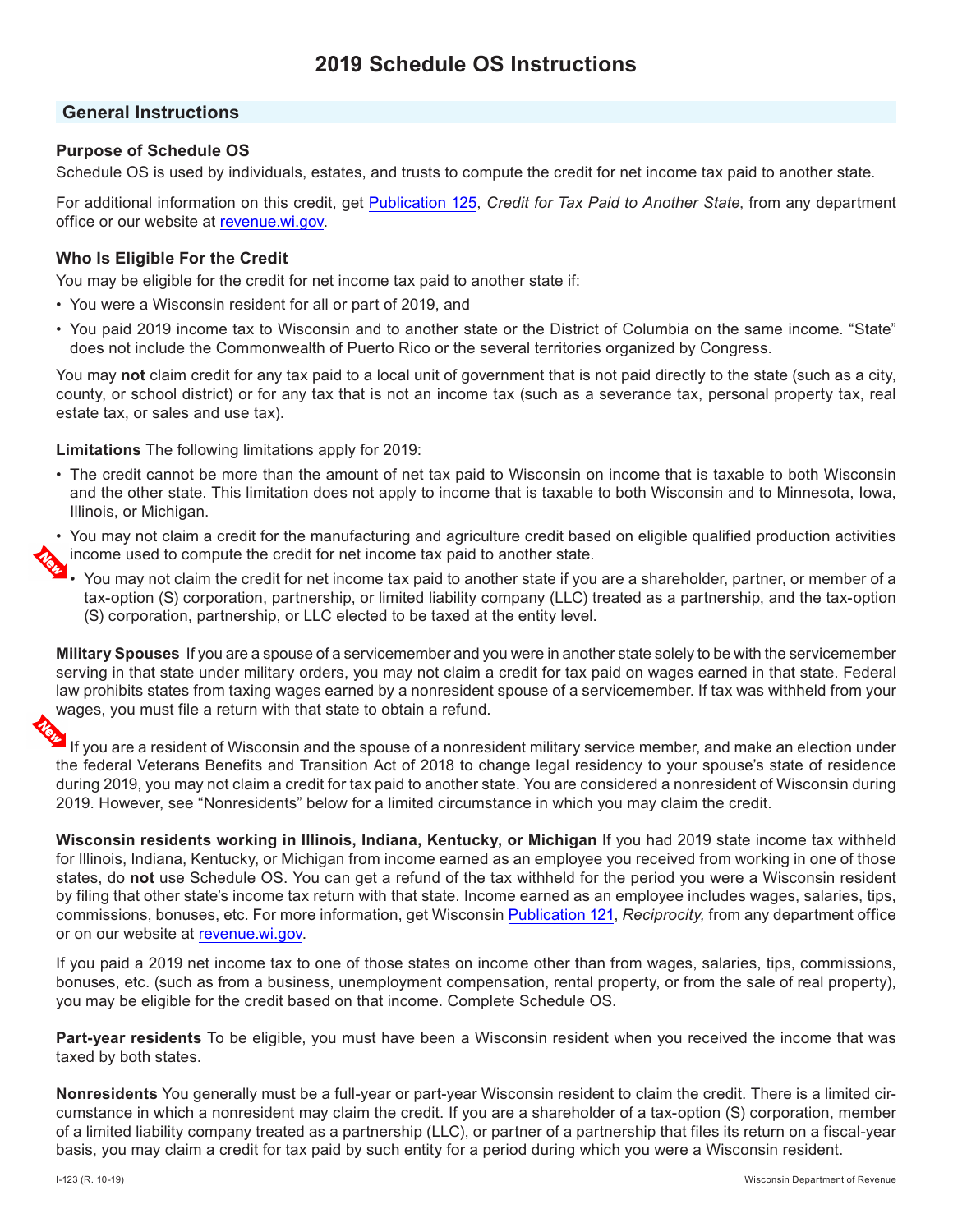**Caution:** This exception does not apply if the tax-option (S) corporation, LLC, or partnership made an election to be taxed at the entity level.

**Credit computed by a tax-option (S) corporation, limited liability company treated as a partnership (LLC), or partnership** You may claim the credit based on your share of income taxes paid to another state by a tax-option (S) corporation, LLC, or partnership if the income from the entity is included in Wisconsin income.

**Caution:** If the tax-option (S) corporation, LLC, or partnership made an election to be taxed at the entity level, the income from the pass-through entity is not included in your Wisconsin income. Therefore, you may not claim a credit for tax paid to another state.

If the tax-option (S) corporation, LLC, or partnership filed a composite income tax return with another state and paid tax on your behalf to that state, complete lines 1-24 and 30-41. Use a separate column for each state to which tax was paid. Do not complete lines 25-29 to report the tax paid to the other state on your behalf. You may have to contact the entity to determine the state to which the tax was paid, your distributive share of the entity's income on which tax was paid on your behalf, and the type of income on which the tax was paid (e.g., ordinary income from trade or business activities, long-term capital gain, interest income, etc.). You will need this information when completing Schedule OS.

If the tax-option (S) corporation, LLC, or partnership filed its own income tax return with another state and paid tax on its income to that state, complete lines 24-41. Use a separate column for each state to which tax was paid. Do not complete lines 1-23 to report the tax paid by the entity on its income. You may have to contact the entity to determine the state to which the tax was paid, your pro rata share of the amount of income taxable to the other state, and the type of income on which the tax was paid (for example, ordinary income from trade or business activities, long-term capital gain, interest, etc.). You will need this information when completing lines 24-41.

# **If You Paid Tax To More Than Two Other States**

If you paid a 2019 net state income tax on the same income to Wisconsin and to more than two other states:

- 1. Complete additional Schedules OS, as needed, through line 39,
- 2. Add the amounts from line 39 from any additional Schedules OS, and
- 3. Fill in the total on line 40 of your first Schedule OS.

# **Line Instructions**

First complete your income tax return for the other state. The credit is computed using amounts from that other state's return.

**Note:** Be sure to enter the postal abbreviation for the state at the top of each column.

#### **Part I - Income from Other State**

**Lines 1 – 17** Complete a separate column for each state to which tax was paid for 2019. Fill in the amount of each income and adjustment item that was taxed by the other state. These amounts are generally shown on a nonresident or part-year resident return or a schedule showing the other state source income attached to the other state return.

These line descriptions correspond to lines used for reporting income and adjustments for federal tax purposes. Do **not** fill in your federal income on these lines, even in those cases where the other state computes tax based on federal income and then prorates the tax based on the amount of that state source income to federal income. Fill in only the other state source income and adjustments.

**Note:** All items of income or adjustment shown on the other state's return must be listed on lines 1–10 and 12–16. If there is not a specific line on Schedule OS, include any income item on line 10 and any adjustment item on line 16. Enter a description of the item on the line provided. If the amount on line 10 or 16 includes more than one item, provide a schedule detailing each item.

If a tax-option (S) corporation, LLC, or partnership filed a composite income tax return with another state and paid tax to that state on your behalf, fill in the income on which tax was paid by the entity. For example, if the entity paid tax on your behalf on \$10,000 of business income and \$5,000 of long-term capital gain, fill in \$10,000 on line 2 and \$5,000 on line 3.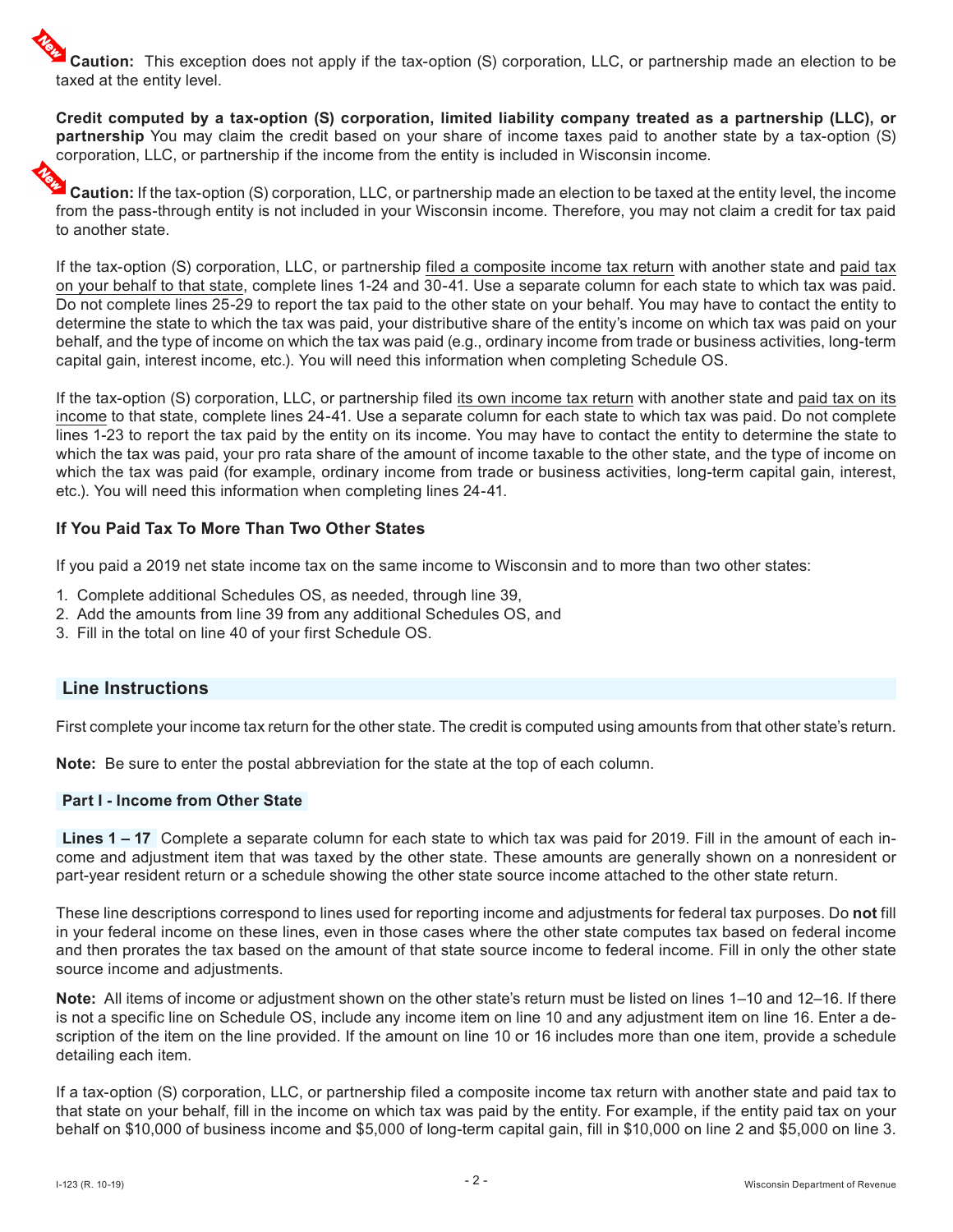**Line 18** For each state, fill in the total income taxed by that state. This will generally be the amount on line 11 less the amount on line 17.

#### **Part II – Calculation of Credit (Individual, Estate, or Trust Income Tax)**

**Line 19** Fill in the amount of income taxable by both Wisconsin and the other state on line 19.

**Note:** If you computed the manufacturing and agriculture credit on Schedule MA-A or MA-M, do not include in the income taxable to both Wisconsin and the other state the amount of qualifed production activities income used to compute the credit.

**CAUTION** Wisconsin taxes only 70% of the net gain on the sale of assets held more than one year (40% for net gain on the sale of farm assets). Most states tax 100% of such gain. When the credit is claimed for tax paid to another state for gain on the sale of property that was held more than one year, the amount of income taxable by Wisconsin is generally less than the amount taxed by the other state.

*Example 1:* You fled an Illinois income tax return and reported a \$10,000 gain on the sale of property held more than one year. For Wisconsin tax purposes, you claim the 30% capital gain exclusion. The amount of income taxable by both Wisconsin and the other state is \$7,000 (\$10,000 less the \$3,000 capital gain exclusion).

*Example 2:* You fled a California income tax return and reported a \$20,000 gain on the sale of property held more than one year. For Wisconsin tax purposes, a portion of the gain was offset by a \$4,000 capital loss. You claim the 30% capital gain exclusion on the remaining \$16,000 resulting in taxable capital gain of \$11,200 for Wisconsin. The amount of income taxable by both Wisconsin and the other state is \$15,200 (\$4,000 which is included in Wisconsin income but ofset by the capital loss plus \$11,200 which is taxable after the capital gain exclusion is applied). **Note:** In this example, if you had more than one long-term capital gain, a portion of the loss would be allocated to each gain. See Wisconsin Publication 125, *Credit for Tax Paid to Another State*, for more information.

**Line 20** For each state, fll in the total income taxed by the other state **before** subtracting any standard or itemized deductions or personal exemptions. This will generally be the amount on line 18.

**Note:** If you computed the manufacturing and agriculture credit on Schedule MA-A or MA-M, do not include in the total income taxed by the other state the amount of qualifed production activities income used to compute the credit.

**Line 22** For each column, from the income tax return of the other state, fll in the net tax amount after any required proration and after subtracting all credits (both nonrefundable and refundable credits).

**CAUTION** Do not include tax withheld or estimated tax payments as a credit.

*Example:* Your income tax return from the other state shows the following:

| Gross tax \$ 1,000.             |      |
|---------------------------------|------|
| Less nonrefundable credit  100. |      |
|                                 | 900. |
|                                 | 600. |
| Estimated tax payment           | 400. |
| Refundable credit 100.          |      |
| Refund\$ 200.                   |      |

The amount to fill in on line 22 is \$800. This consists of \$1,000 gross tax less \$100 nonrefundable credit and less \$100 refundable credit.

**Note:** If you computed the manufacturing and agriculture credit on Schedule MA-A or MA-M, do not include in the net tax paid to the other state the amount of tax paid on the qualifed production activities income used to compute the credit.

#### **Part III – Calculation of Credit (Tax-option (S) Corporation, Limited Liability Company, and Partnership Income and Franchise Tax)**

**Caution:** If the tax-option (S) corporation, LLC, or partnership made an election to be taxed at the entity level, the income from the pass-through entity is not included in your Wisconsin income. Therefore, you may not claim a credit for tax paid to another state.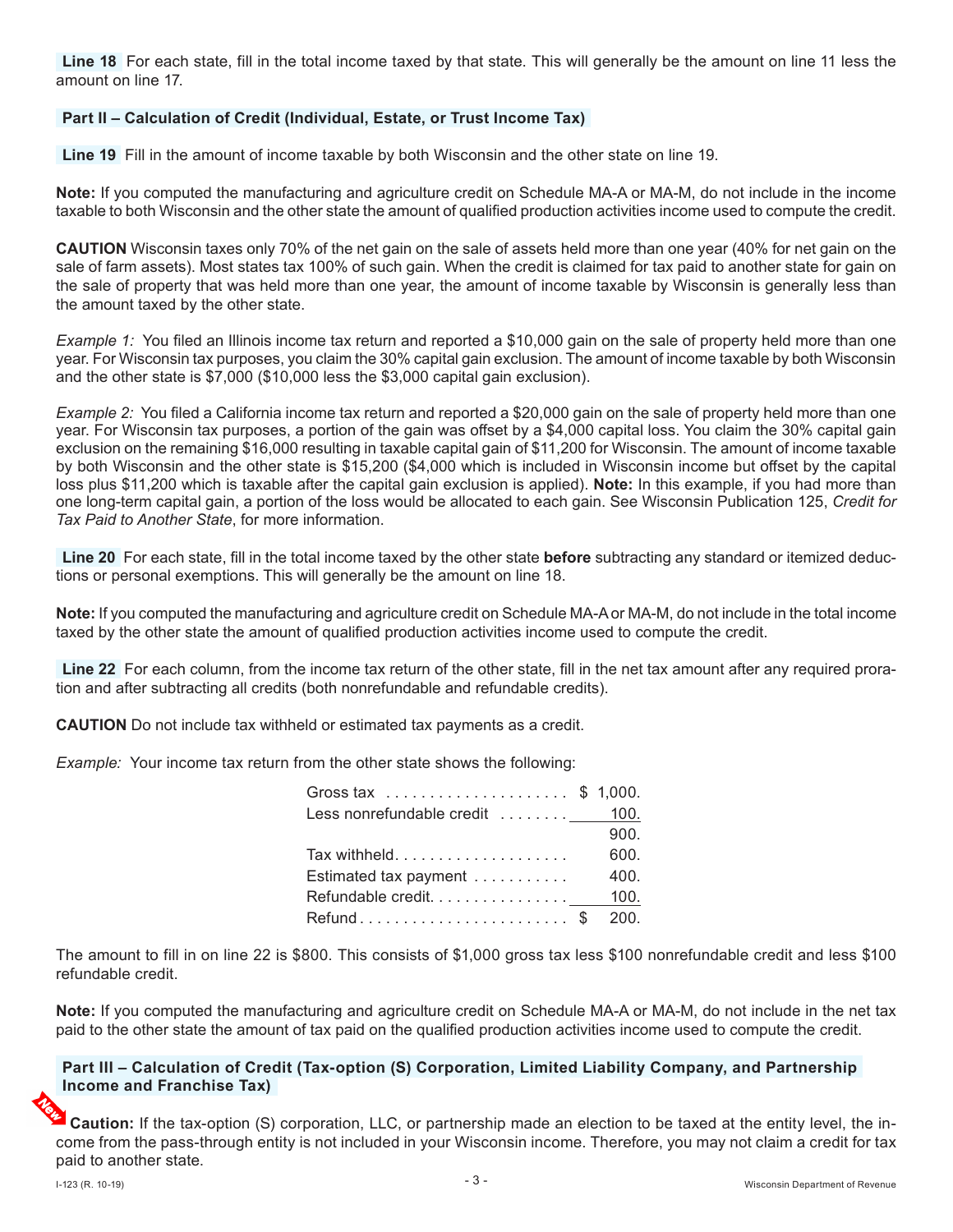**Line 24** Fill in the 2-letter postal abbreviation for the state to which tax was paid. Failure to fill in the postal abbreviation may result in the credit being denied or a delay in the processing of your return.

**Line 25** Fill in your pro rata share of the amount of income taxable to the other state that is also taxable to Wisconsin (for example, ordinary income from trade or business activities, long-term capital gain, interest, etc.). You may have to contact the entity to determine this amount.

**Note:** If the entity computed the manufacturing and agriculture credit on Schedule MA-A or MA-M, do not include in the income taxable to both Wisconsin and the other state the amount of qualifed production activities income used to compute the credit.

**CAUTION** Wisconsin taxes only 70% of the net gain on the sale of assets held more than one year (40% for net gain on the sale of farm assets). Most states tax 100% of such gain. When the credit is claimed for tax paid to another state for gain on the sale of property that was held more than one year, the amount of income taxable by Wisconsin is generally less than the amount taxed by the other state. See the two examples under the line 19 instructions.

**Line 26** For each state, fll in your pro rata share of the amount of income that is taxed by the other state **before** subtracting any standard or itemized deductions or personal exemptions. You may have to contact the entity to determine this amount.

**Note:** If the entity computed the manufacturing and agriculture credit on Schedule MA-A or MA-M, do not include in the total income taxed by the other state the amount of qualifed production activities income used to compute the credit.

**Line 28** For each column, from the income or franchise tax return of the other state, fll in the pro rata share of the net tax amount after any required proration and after subtracting all credits (both nonrefundable and refundable credits). You may have to contact the entity to determine this amount.

Enclose a copy of the Wisconsin Schedule 3K-1 or 5K-1 you received. If the partnership, LLC, or tax-option (S) corporation did not fle a Wisconsin return, submit federal Schedule K-1 plus a statement from the partnership, LLC, or tax-option (S) corporation listing the states where tax was paid, the type of income that was taxed, and the amount of each state's tax allocable to you.

**CAUTION** Do not include tax withheld or estimated tax payments as a credit.

**Note:** If the entity claimed the manufacturing and agriculture credit, do not include in the net tax paid to the other state the amount of tax paid on the qualifed production activities income used to compute the credit.

#### **Part IV – Credit Allowed**

**Line 30** Fill in the amount of income taxable to both Wisconsin and the other state. This should include amounts entered on lines 19 and 25, but do not include the same amount twice.

*Example:* The income which is taxable to another state for which you paid an individual income tax and the entity paid an income tax is as follows:

| Type of Income              | l Individual | Entity            |
|-----------------------------|--------------|-------------------|
| Ordinary income<br>Interest | \$40,000     | \$20,000<br>5.000 |

You paid an individual income tax to the other state on \$40,000 of ordinary income of which the full amount was taxable to Wisconsin. The entity paid an income tax to the other state on a portion of this income. The entity also paid an income tax to the other state on the \$5,000 of interest income of which the full amount was taxable to Wisconsin and reported on your individual income tax return. This interest was exempt from taxation to the other state at the individual level. The amount to enter on line 30 is \$45,000 (\$40,000 of ordinary income plus \$5,000 of interest income).

**Line 31** Enter Wisconsin income as reported on line 13 of Form 1 or line 31 of Form 1NPR.

## For Form 2:

• If the amounts on Form 2, line 5, and Schedule ESBT, line 18, are equal to or greater than 0 (zero), add Form 2, line 5, and Schedule ESBT, line 18, and enter this amount on line 31.